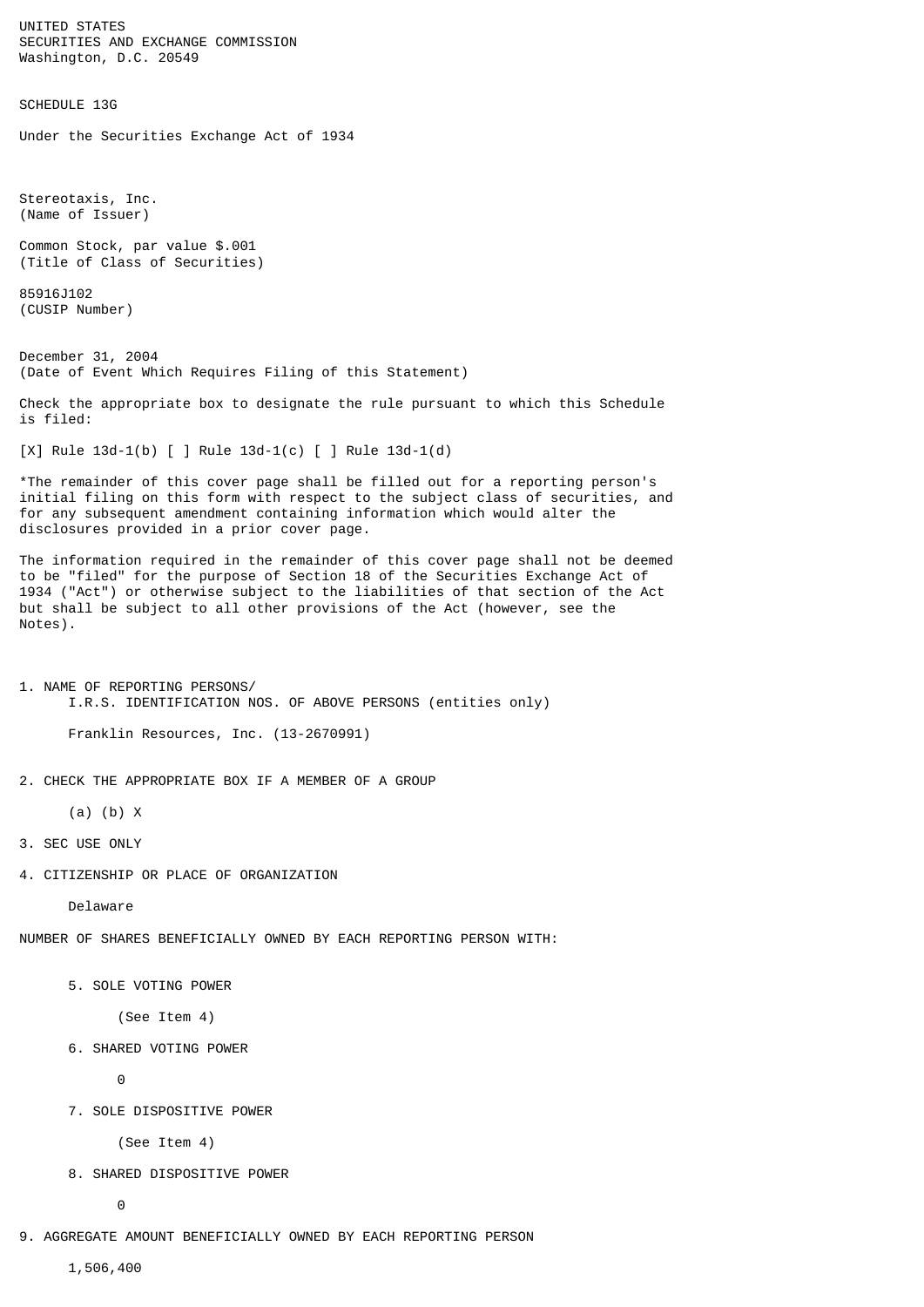| CHECK IF THE AGGREGATE AMOUNT IN ROW (9) EXCLUDES CERTAIN SHARES [ ]<br>10.                  |  |  |  |
|----------------------------------------------------------------------------------------------|--|--|--|
| PERCENT OF CLASS REPRESENTED BY AMOUNT IN ROW (9)<br>11.                                     |  |  |  |
| 5.6%                                                                                         |  |  |  |
| 12. TYPE OF REPORTING PERSON                                                                 |  |  |  |
| (See Item 4)<br>нc                                                                           |  |  |  |
|                                                                                              |  |  |  |
| 1. NAME OF REPORTING PERSONS/<br>I.R.S. IDENTIFICATION NOS. OF ABOVE PERSONS (entities only) |  |  |  |
| Charles B. Johnson                                                                           |  |  |  |
| 2. CHECK THE APPROPRIATE BOX IF A MEMBER OF A GROUP                                          |  |  |  |
| $(a)$ $(b)$ X                                                                                |  |  |  |
| 3. SEC USE ONLY                                                                              |  |  |  |
| 4. CITIZENSHIP OR PLACE OF ORGANIZATION                                                      |  |  |  |
| <b>USA</b>                                                                                   |  |  |  |
| NUMBER OF SHARES BENEFICIALLY OWNED BY EACH REPORTING PERSON WITH:                           |  |  |  |
| 5. SOLE VOTING POWER                                                                         |  |  |  |
| (See Item 4)                                                                                 |  |  |  |
| 6. SHARED VOTING POWER                                                                       |  |  |  |
| 0                                                                                            |  |  |  |
| 7. SOLE DISPOSITIVE POWER                                                                    |  |  |  |
| (See Item 4)                                                                                 |  |  |  |
| 8. SHARED DISPOSITIVE POWER                                                                  |  |  |  |
| $\Theta$                                                                                     |  |  |  |
| 9. AGGREGATE AMOUNT BENEFICIALLY OWNED BY EACH REPORTING PERSON                              |  |  |  |
| 1,506,400                                                                                    |  |  |  |
| CHECK IF THE AGGREGATE AMOUNT IN ROW (9) EXCLUDES CERTAIN SHARES [ ]<br>10.                  |  |  |  |
| PERCENT OF CLASS REPRESENTED BY AMOUNT IN ROW (9)<br>11.                                     |  |  |  |
| 5.6%                                                                                         |  |  |  |
| 12. TYPE OF REPORTING PERSON                                                                 |  |  |  |
| (See Item 4)<br>нc                                                                           |  |  |  |

```
1. NAME OF REPORTING PERSONS/
       I.R.S. IDENTIFICATION NOS. OF ABOVE PERSONS (entities only)
       Rupert H. Johnson, Jr.
```
2. CHECK THE APPROPRIATE BOX IF A MEMBER OF A GROUP

(a) (b) X

- 3. SEC USE ONLY
- 4. CITIZENSHIP OR PLACE OF ORGANIZATION

USA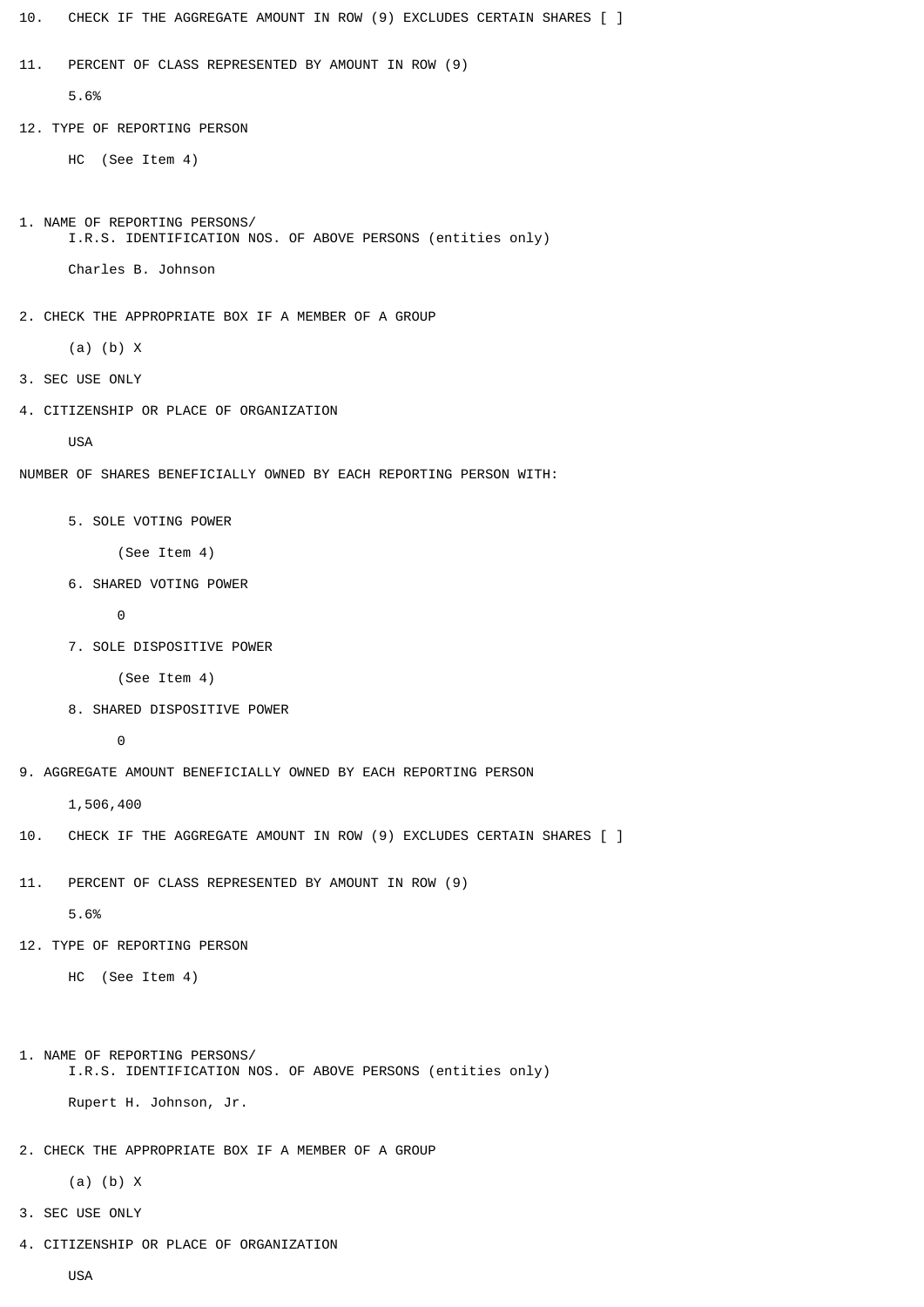NUMBER OF SHARES BENEFICIALLY OWNED BY EACH REPORTING PERSON WITH:

5. SOLE VOTING POWER

(See Item 4)

6. SHARED VOTING POWER

```
 0
```
7. SOLE DISPOSITIVE POWER

(See Item 4)

8. SHARED DISPOSITIVE POWER

0

9. AGGREGATE AMOUNT BENEFICIALLY OWNED BY EACH REPORTING PERSON

1,506,400

- 10. CHECK IF THE AGGREGATE AMOUNT IN ROW (9) EXCLUDES CERTAIN SHARES [ ]
- 11. PERCENT OF CLASS REPRESENTED BY AMOUNT IN ROW (9)

5.6%

12. TYPE OF REPORTING PERSON

HC (See Item 4)

```
1. NAME OF REPORTING PERSONS/
      I.R.S. IDENTIFICATION NOS. OF ABOVE PERSONS (entities only)
```
Franklin Advisers, Inc.

2. CHECK THE APPROPRIATE BOX IF A MEMBER OF A GROUP

(a) (b) X

- 3. SEC USE ONLY
- 4. CITIZENSHIP OR PLACE OF ORGANIZATION

California

NUMBER OF SHARES BENEFICIALLY OWNED BY EACH REPORTING PERSON WITH:

5. SOLE VOTING POWER

1,506,400 (See Item 4)

6. SHARED VOTING POWER

```
\Omega
```
7. SOLE DISPOSITIVE POWER

1,506,400 (See Item 4)

```
 8. SHARED DISPOSITIVE POWER
```
 $\Theta$ 

9. AGGREGATE AMOUNT BENEFICIALLY OWNED BY EACH REPORTING PERSON

1,506,400

10. CHECK IF THE AGGREGATE AMOUNT IN ROW (9) EXCLUDES CERTAIN SHARES [ ]

11. PERCENT OF CLASS REPRESENTED BY AMOUNT IN ROW (9)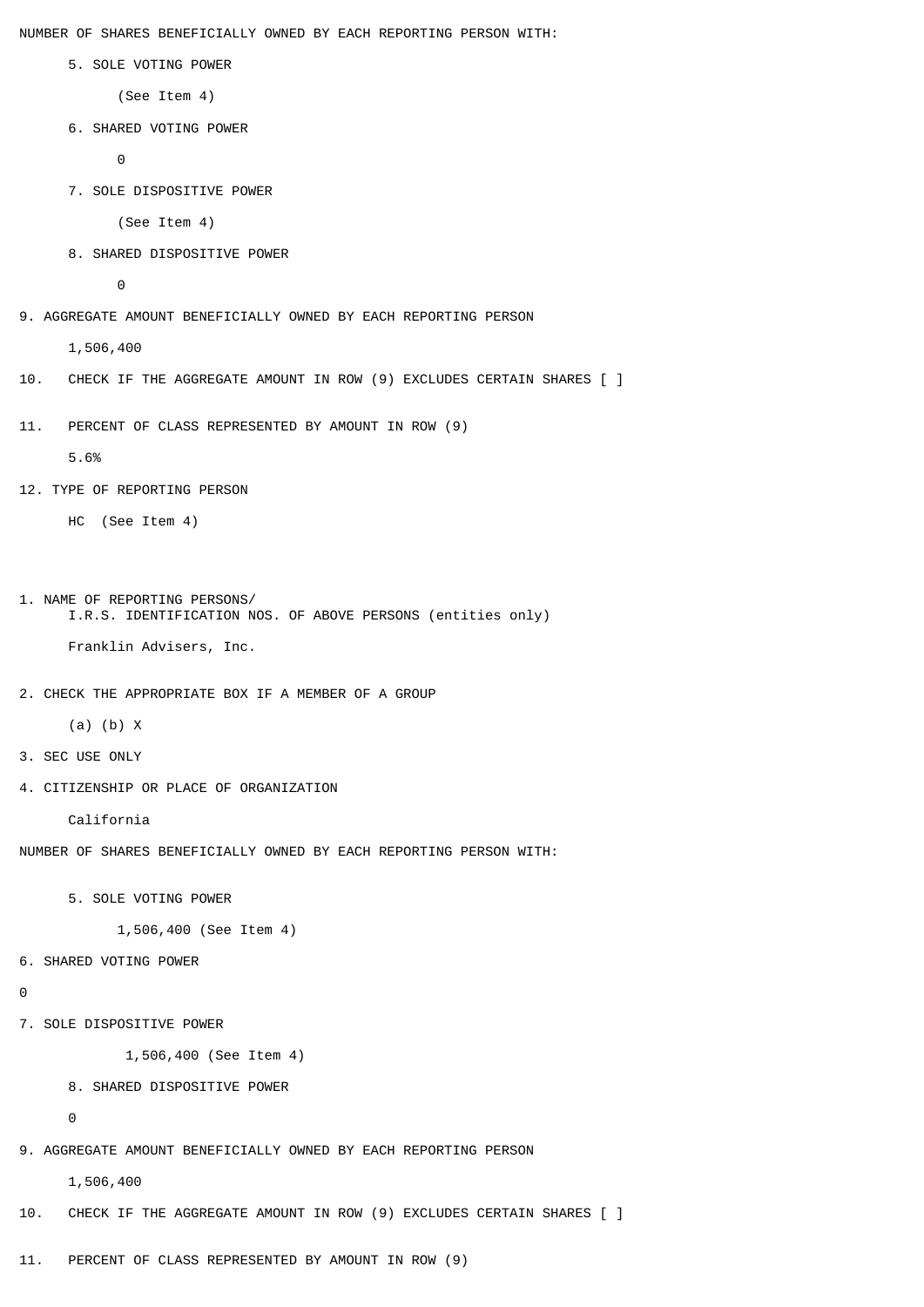12. TYPE OF REPORTING PERSON

**TA** 

```
Item 1.
(a) Name of Issuer:
     Stereotaxis, Inc.
(b) Address of Issuer's Principal Executive Offices:
      4041 Forest Park Avenue
     St. Louis, MO 63108
Item 2.
(a) Name of Person Filing:
 (i): Franklin Resources, Inc.
 (ii): Charles B. Johnson
      (iii): Rupert H. Johnson, Jr.
      (iv): Franklin Advisers, Inc.
(b) Address of Principal Business Office:
      (i), (ii), (iii),and (iv):
     One Franklin Parkway
      San Mateo, CA 94403
(c) Place of Organization or Citizenship:
      (i): Delaware
      (ii) and (iii): USA (iv): California
(d) Title of Class of Securities:
     Common Stock, par value $.001
(e) CUSIP Number:
```
85916J102

Item 3. This statement is filed pursuant to Rule 13d-1(b) or 13d-2 and the persons filing are: Franklin Resources, Inc., a parent holding company in accordance with Section 240.13d-1(b)1(ii)(G); Charles B. Johnson, a control person in accordance with Section 240.13d-1(b)1(ii)(G); Rupert H. Johnson, Jr., a control person in accordance with Section 240.13d-1(b)1(ii)(G); and Franklin Advisers, Inc., an investment adviser in accordance with Section 240.13d- $1(b)1(i)$  (E). (Note: See Item 4)

Item 4. Ownership

The securities reported on herein are beneficially owned by one or more open or closed-end investment companies or other managed accounts which are advised by direct and indirect investment advisory subsidiaries, including any subsidiary(ies) set forth in Item 7 below, (the "Adviser Subsidiaries") of Franklin Resources, Inc. ("FRI"). Such advisory contracts grant to such Adviser Subsidiaries all investment and/or voting power over the securities owned by such advisory clients. Therefore, such Adviser Subsidiaries may be deemed to be, for purposes of Rule 13d-3 under the Securities Exchange Act of 1934, as amended (the "1934 Act") the beneficial owner of the securities covered by this statement.

Beneficial ownership by investment advisory subsidiaries and other affiliates of FRI is being reported in conformity with the guidelines articulated by the SEC staff in Release No. 34-39538 (January 12, 1998) relating to organizations, such as FRI, where related entities exercise voting and investment powers over the securities being reported independently from each other. The voting and investment powers held by Franklin Mutual Advisers, LLC ("FMA"), formerly Franklin Mutual Advisers, Inc., an indirect wholly owned investment advisory subsidiary of FRI, are exercised independently from FRI and from all other investment advisor subsidiaries of FRI (FRI, its affiliates and investment advisor subsidiaries other than FMA are collectively referred to herein as "FRI affiliates"). Furthermore, FMA and FRI internal policies and procedures establish informational barriers that prevent the flow between FMA and the FRI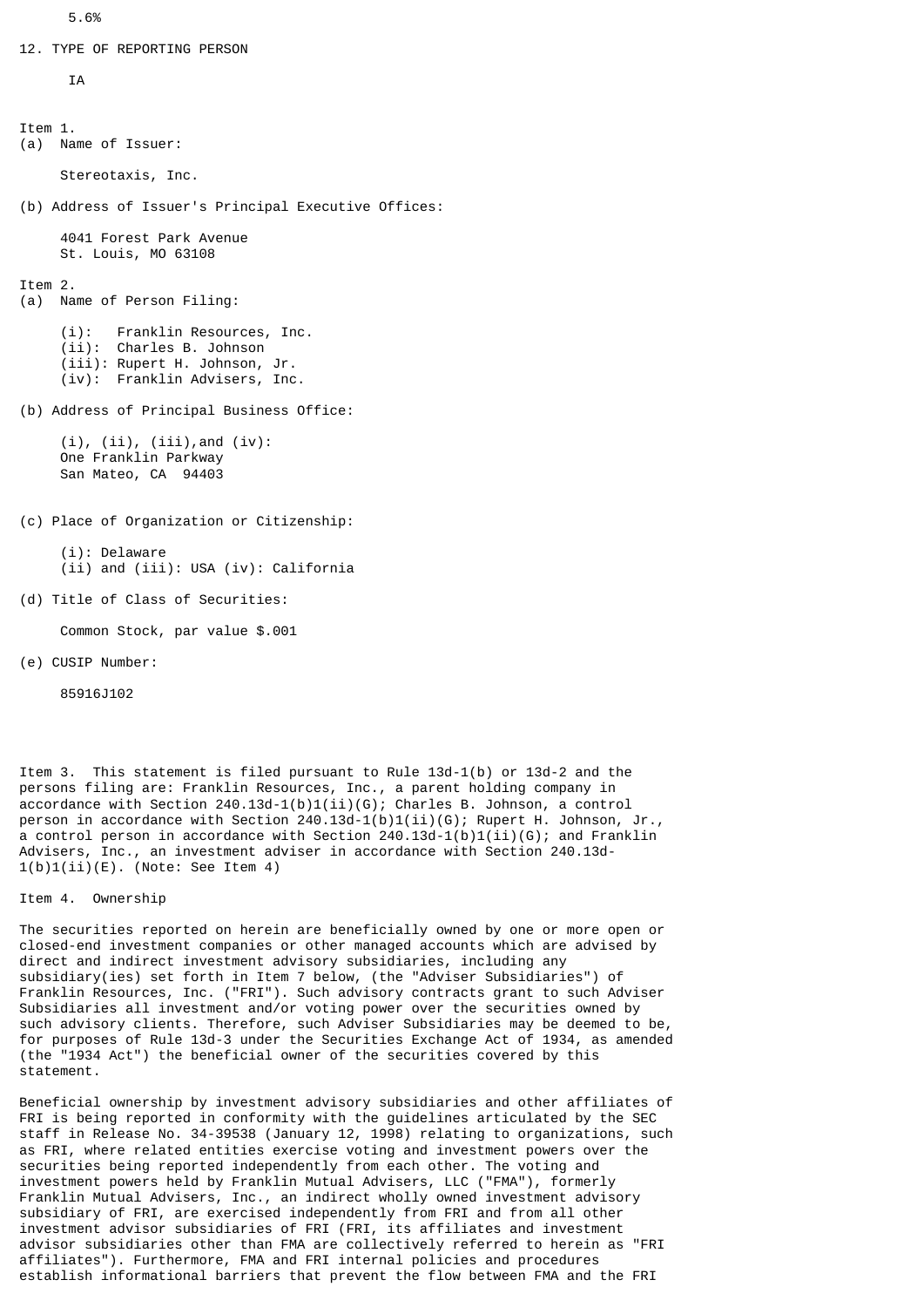affiliates of information that relates to the voting and investment powers over the securities owned by their respective advisory clients. Consequently, FMA and the FRI affiliates are each reporting the securities over which they hold investment and voting power separately from each other.

Charles B. Johnson and Rupert H. Johnson, Jr. (the "Principal Shareholders") each own in excess of 10% of the outstanding Common Stock of FRI and are the principal shareholders of FRI. FRI and the Principal Shareholders may be deemed to be, for purposes of Rule 13d-3 under the 1934 Act, the beneficial owner of securities held by persons and entities advised by FRI subsidiaries. FRI, the Principal Shareholders and each of the Adviser Subsidiaries disclaim any economic interest or beneficial ownership in any of the securities covered by this statement.

FRI, the Principal Shareholders, and each of the Adviser Subsidiaries are of the view that they are not acting as a "group" for purposes of Section 13(d) under the 1934 Act and that they are not otherwise required to attribute to each other the "beneficial ownership" of securities held by any of them or by any persons or entities advised by FRI subsidiaries.

(a) Amount Beneficially Owned:

1,506,400

(b) Percent of Class:

5.6%

(c) Number of Shares as to which the person has:

(i) Sole power to vote or to direct the vote

Franklin Resources, Inc.: 0 Charles B. Johnson: 0 Rupert H. Johnson, Jr.: 0 Franklin Advisers, Inc.: 1,506,400

(ii) Shared power to vote or to direct the vote:

 $\Theta$ 

(iii) Sole power to dispose or to direct the disposition of

Franklin Resources, Inc.: 0 Charles B. Johnson: 0 Rupert H. Johnson, Jr.: 0 Franklin Advisers, Inc.: 1,506,400

(iv) Shared power to dispose or to direct the disposition of:

**0** 

Item 5. Ownership of Five Percent or Less of a Class If this statement is being filed to report the fact that as of the date hereof the reporting person has ceased to be the beneficial owner of more than five percent of the class of securities, check the following [].

Not Applicable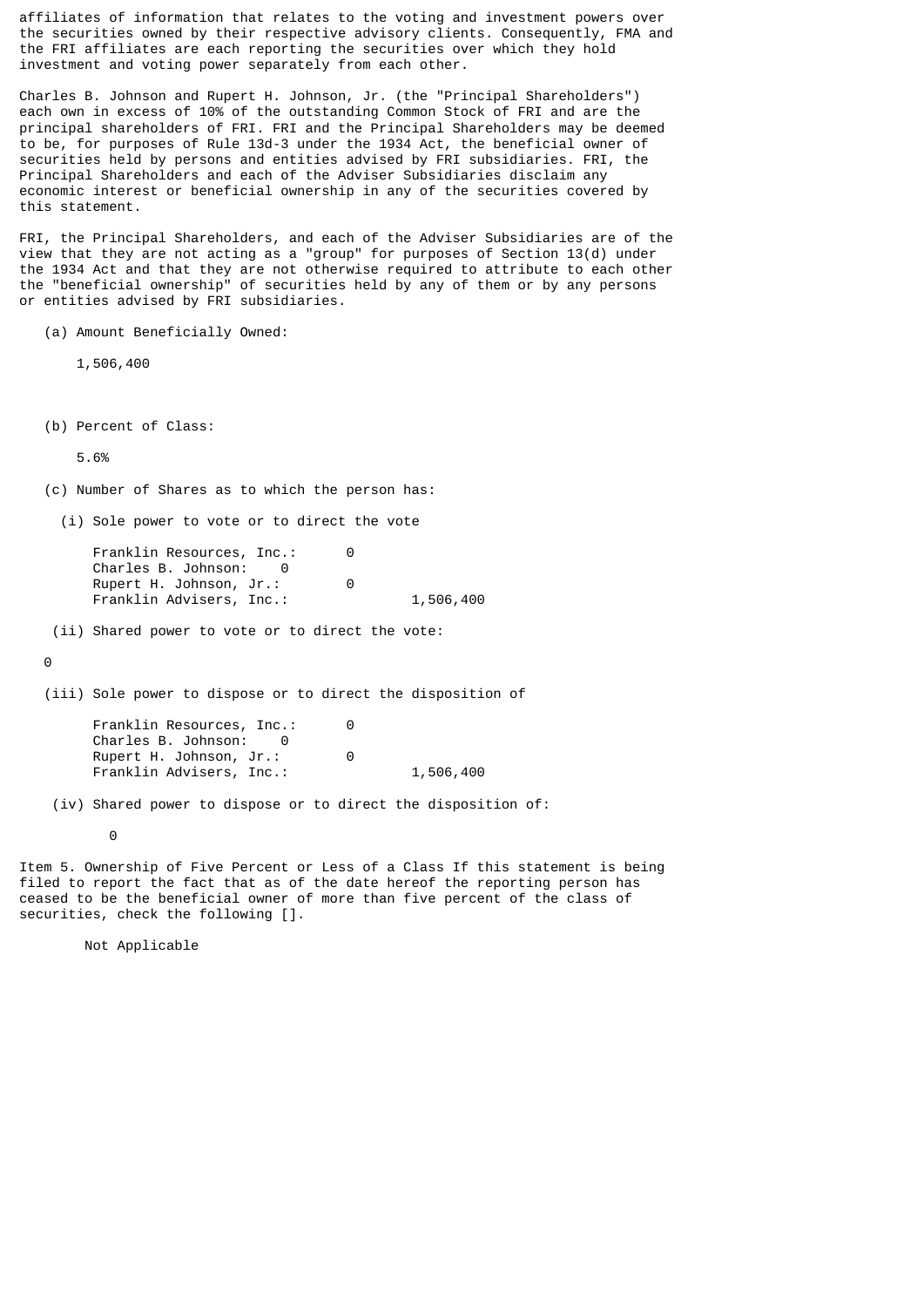Item 6. Ownership of More than Five Percent on Behalf of Another Person

The clients of the Adviser Subsidiaries, including investment companies registered under the Investment Company Act of 1940 and other managed accounts, have the right to receive or power to direct the receipt of dividends from, as well as the proceeds from the sale of, such securities reported on in this statement. Franklin Small-Mid Cap Growth Fund, a series of Franklin Strategic Series, a company registered under the Investment Company Act of 1940, has an interest in more than 5% of the class of securities reported on herein.

Item 7. Identification and Classification of the Subsidiary Which Acquired the Security Being Reported on By the Parent Holding Company or Control Person

> Franklin Advisers, Inc. Item 3 classification: 3(e) (See also Item 4)

Item 8. Identification and Classification of Members of the Group

Not Applicable (See also Item 4)

Item 9. Notice of Dissolution of Group

Not Applicable

Item 10. Certification

By signing below we certify that, to the best of our knowledge and belief, the securities referred to above were acquired and are held in the ordinary course of business and were not acquired and are not held for the purpose of or with the effect of changing or influencing the control of the issuer of the securities and were not acquired and are not held in connection with or as a participant in any transaction having that purposes or effect.

This report shall not be construed as an admission by the persons filing the report that they are the beneficial owner of any securities covered by this report.

After reasonable inquiry and to the best of our knowledge and belief, we certify that the information set forth in this statement is true, complete and correct.

Dated: February 11, 2005

 Franklin Resources, Inc. Charles B. Johnson Rupert H. Johnson, Jr. Franklin Advisers, Inc.

By: /s/BARBARA J. GREEN -------------------

> Barbara J. Green Vice President, Deputy General Counsel, and Secretary of Franklin Resources, Inc.

Attorney-in-Fact for Charles B. Johnson pursuant to Power of Attorney attached to this Schedule 13G

Attorney-in-Fact for Rupert H. Johnson, Jr. pursuant to Power of Attorney attached to this Schedule 13G

Secretary of Franklin Advisers, Inc.

## JOINT FILING AGREEMENT

In accordance with Rule 13d-1(k) under the Securities Exchange Act of 1934, as amended, the undersigned hereby agree to the joint filing with each other of the attached statement on Schedule 13G and to all amendments to such statement and that such statement and all amendments to such statement are made on behalf of each of them.